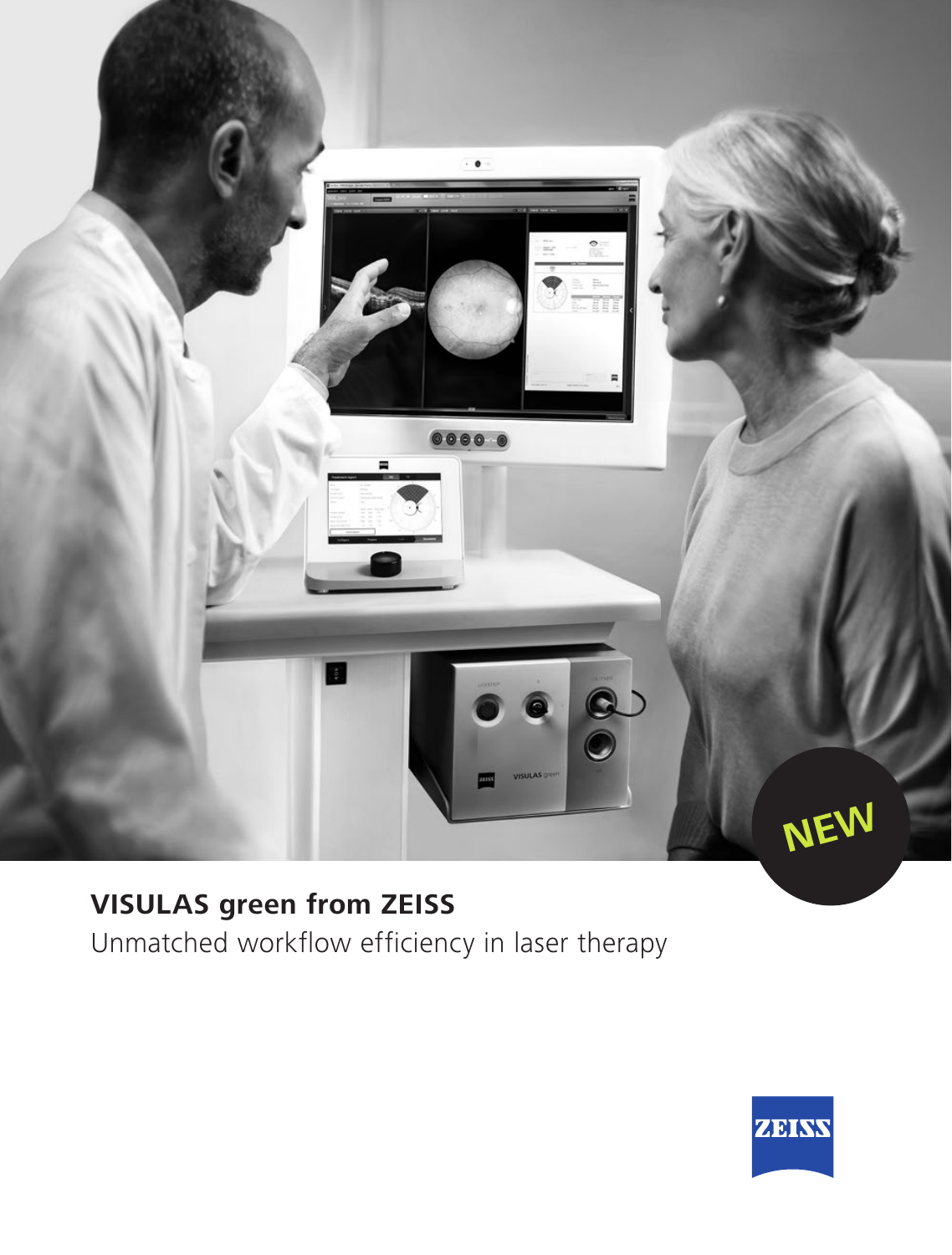# **Stay focused on what counts.** ZEISS VISULAS green

// INSPIRATION MADE BY ZEISS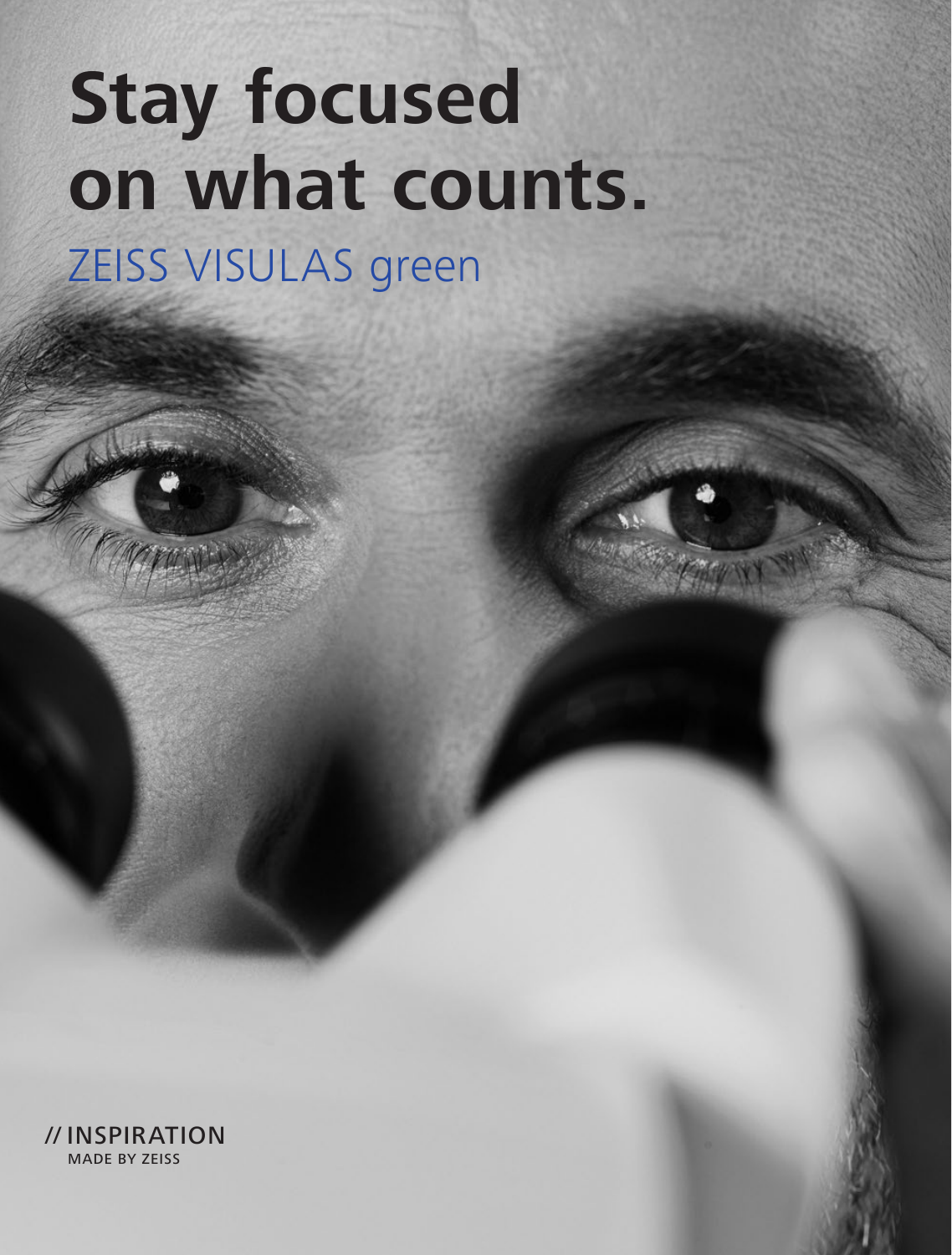# **Give patients your uninterrupted attention**

Equipment-related workflow distractions during laser therapy are not only cumbersome, they can also influence laser treatment performance. VISULAS® green from ZEISS was designed to reduce distractions and let you concentrate on your treatment and patient.

The next generation of VISULAS photocoagulators from ZEISS features the unique combination of **InsightView** and **TouchControl** elements that help you to fully concentrate on the patient. Featuring a modular, compact design and a well-arranged graphical user interface, ZEISS VISULAS green displays treatment summaries which can be exported for documentation.

Experience the unmatched efficiency of ZEISS VISULAS green.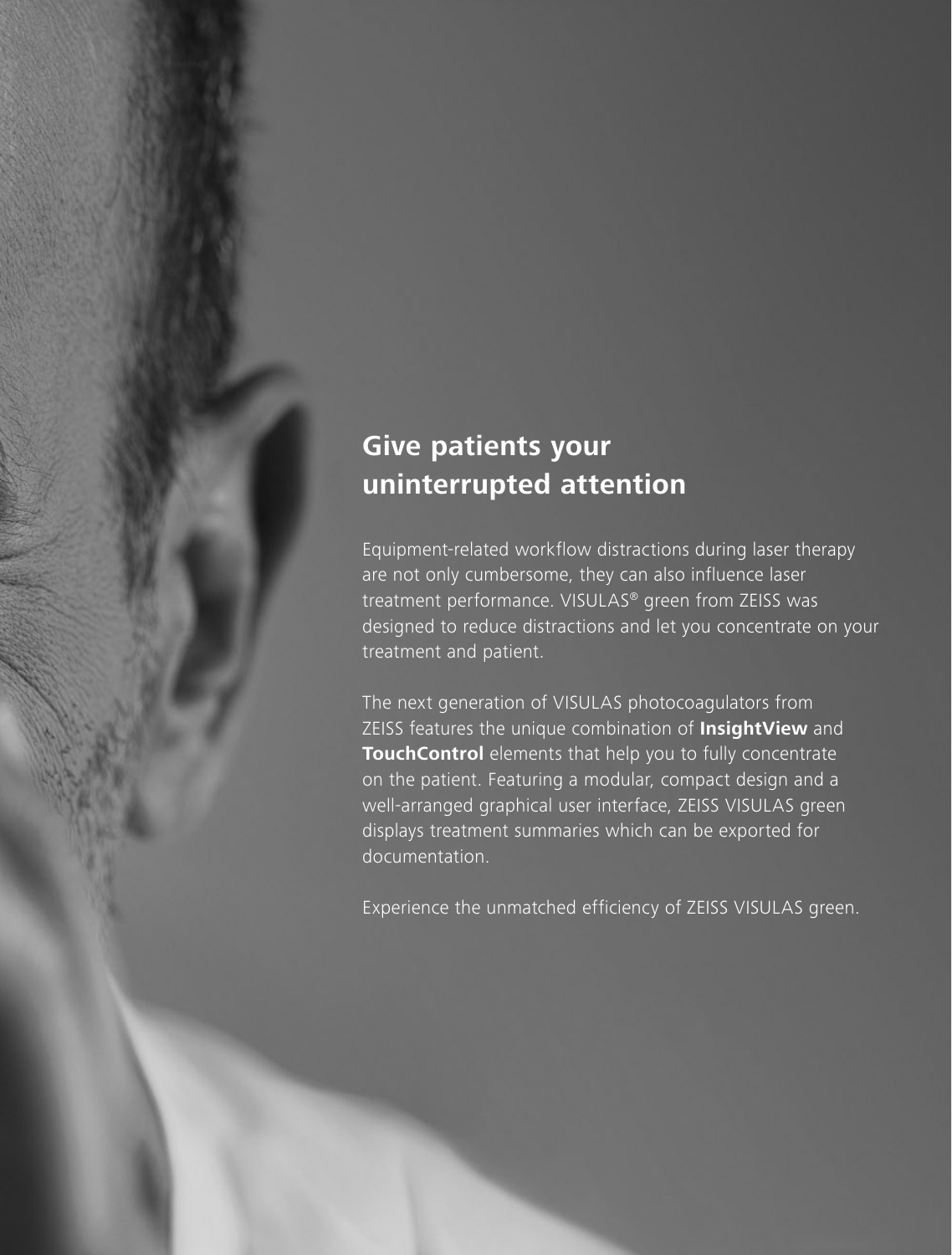## **Maximize your focus**

ZEISS VISULAS green incorporates a unique combination of InsightView display and TouchControl center switch to support easy, efficient and highly-focused surgical treatments for retinal diseases and glaucoma. ZEISS VISULAS green turns daily clinical routine into a more convenient and more efficient treatment experience for both you and your patients.



**InsightView display** The ability to monitor important treatment settings directly in the eyepiece allows you to stay focused on the therapy session and your patient.

#### **TouchControl center switch**

Changing and adjusting laser parameters while operating the joystick, allows you to stay concentrated on the procedure without any interruption.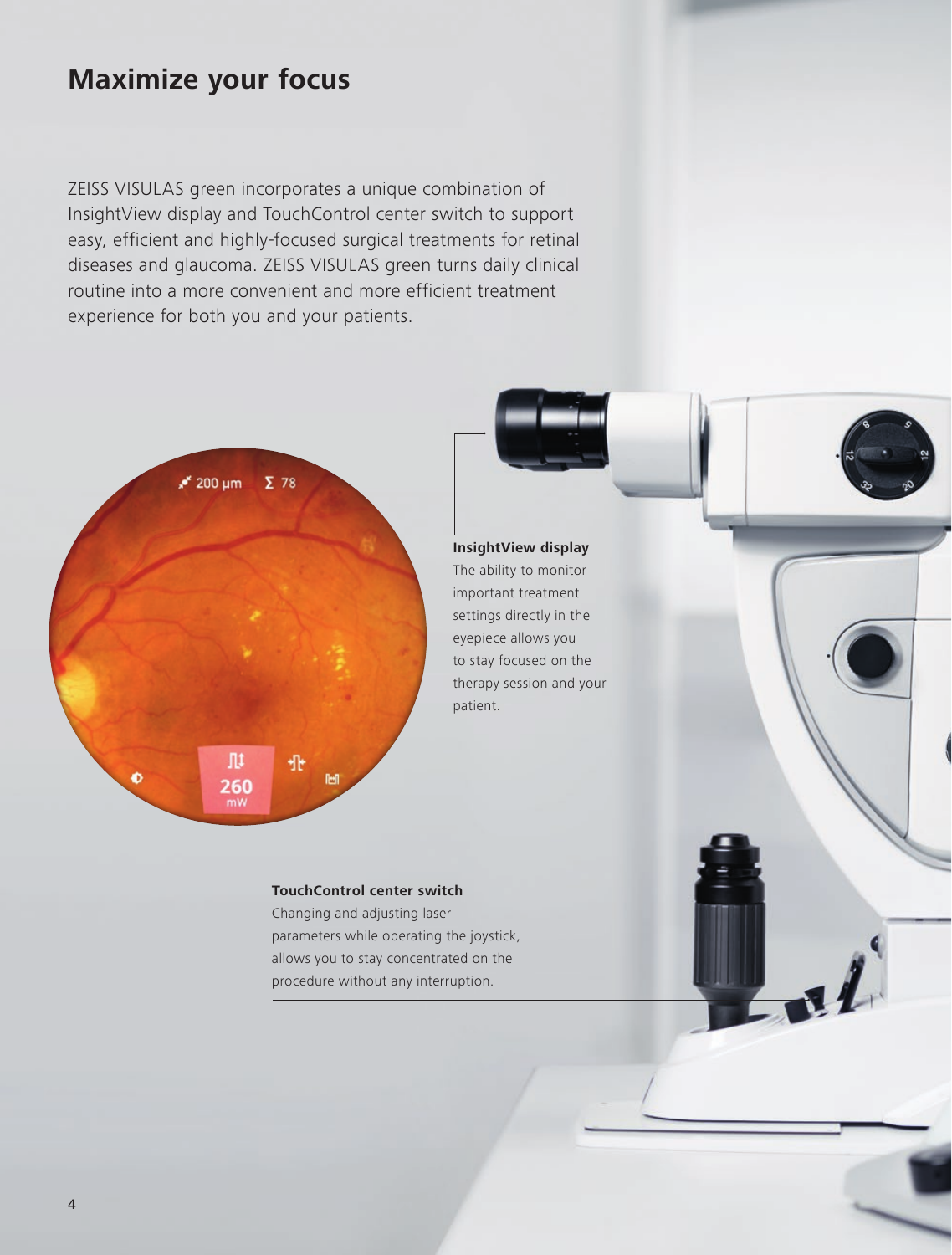

# **Increase your workflow efficiency**

| VISULAS green |          |                 | мĐ                   |
|---------------|----------|-----------------|----------------------|
| User          |          |                 |                      |
| Dr. Smith     | $\omega$ |                 |                      |
| Therapy       |          |                 |                      |
| Retina        | Glaucoma |                 |                      |
| Applicator    |          |                 |                      |
| J3 SL         | 9u0      | $\lambda$ ENDO  |                      |
| Treatment     |          | Trigger         |                      |
| My Panretinal | $\sim$   | <b>C</b> Manual | <b><i>C</i></b> Foot |
| Configure     | Prepare  | Treat           | Document.            |

#### **Configure your treatment protocols**

Customize and save your treatment protocols including



#### **Prepare and conduct your treatment session**

The well-structured and workflow-oriented user interface



#### **Simplify your treatment documentation**

Review the automated treatment parameter summary report in the eye care data management system ZEISS FORUM®, elegantly and paperless.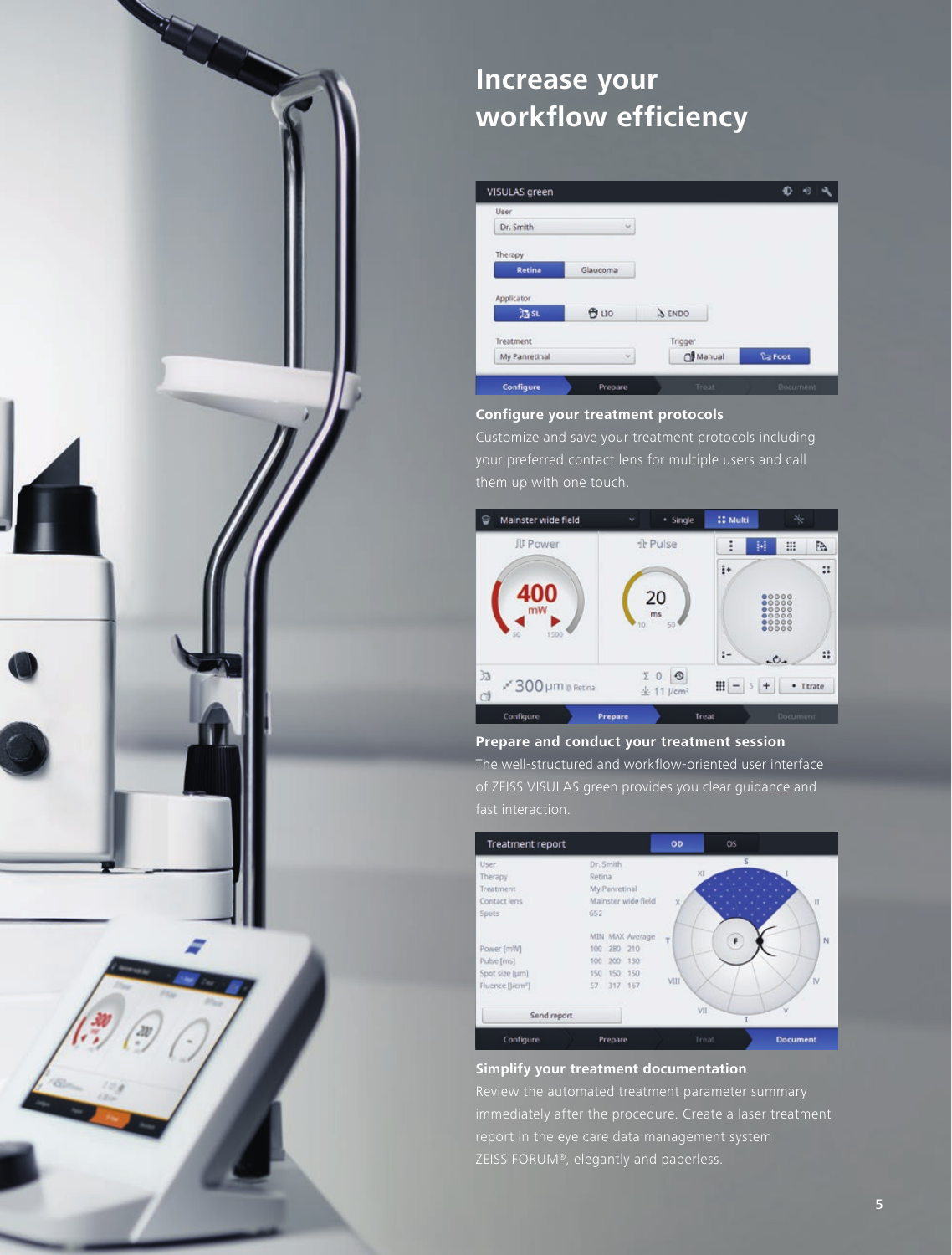

## **A customized system for maximum comfort**

Designed as a modular and expandable laser workstation, ZEISS VISULAS green is available in a Classic and a Comfort model and is equipped with a choice of single or dual fiber ports. The Comfort model is upgradable to handle multispot photocoagulation with the ZEISS *VITE* option to reduce treatment times. Short multispot pulse durations create smaller lesion sizes, and decrease the patient's pain perception.

VISULAS green can be customized to suit virtually all types of practice workflows and treatment preferences. A wide range of ZEISS applicators such as laser slit lamp LSL green, VISULINK® 532/U slit lamp adapter, laser indirect ophthalmoscope LIO VISULAS green, or laser endoprobes and high quality accessories compliment the multi-faceted VISULAS green.

#### **ZEISS VISULAS green system options**

| <b>Features</b>                                            | <b>Classic</b>                               | <b>Comfort</b>                               |  |
|------------------------------------------------------------|----------------------------------------------|----------------------------------------------|--|
|                                                            | Laser console w/single<br>or dual fiber port | Laser console w/single<br>or dual fiber port |  |
| InsightView                                                | Upgradeable                                  | Yes                                          |  |
| TouchControl center switch                                 | Yes.                                         | Yes                                          |  |
| TouchControl foot switch                                   | Upgradeable                                  | Upgradeable                                  |  |
| Slit lamp magnification levels                             | 8x, 12x, 20x                                 | 5x, 8x, 12x, 20x, 32x                        |  |
| VITE multispot photocoagulation option                     | <b>No</b>                                    | Upgradeable                                  |  |
| Joystick with manual trigger & electronic micromanipulator | Only with manual trigger                     | Yes                                          |  |
| Automated treatment parameter summary                      | Yes                                          | Yes                                          |  |
| Ability to manage treatment data in ZEISS FORUM            | Upgradeable                                  | Upgradeable                                  |  |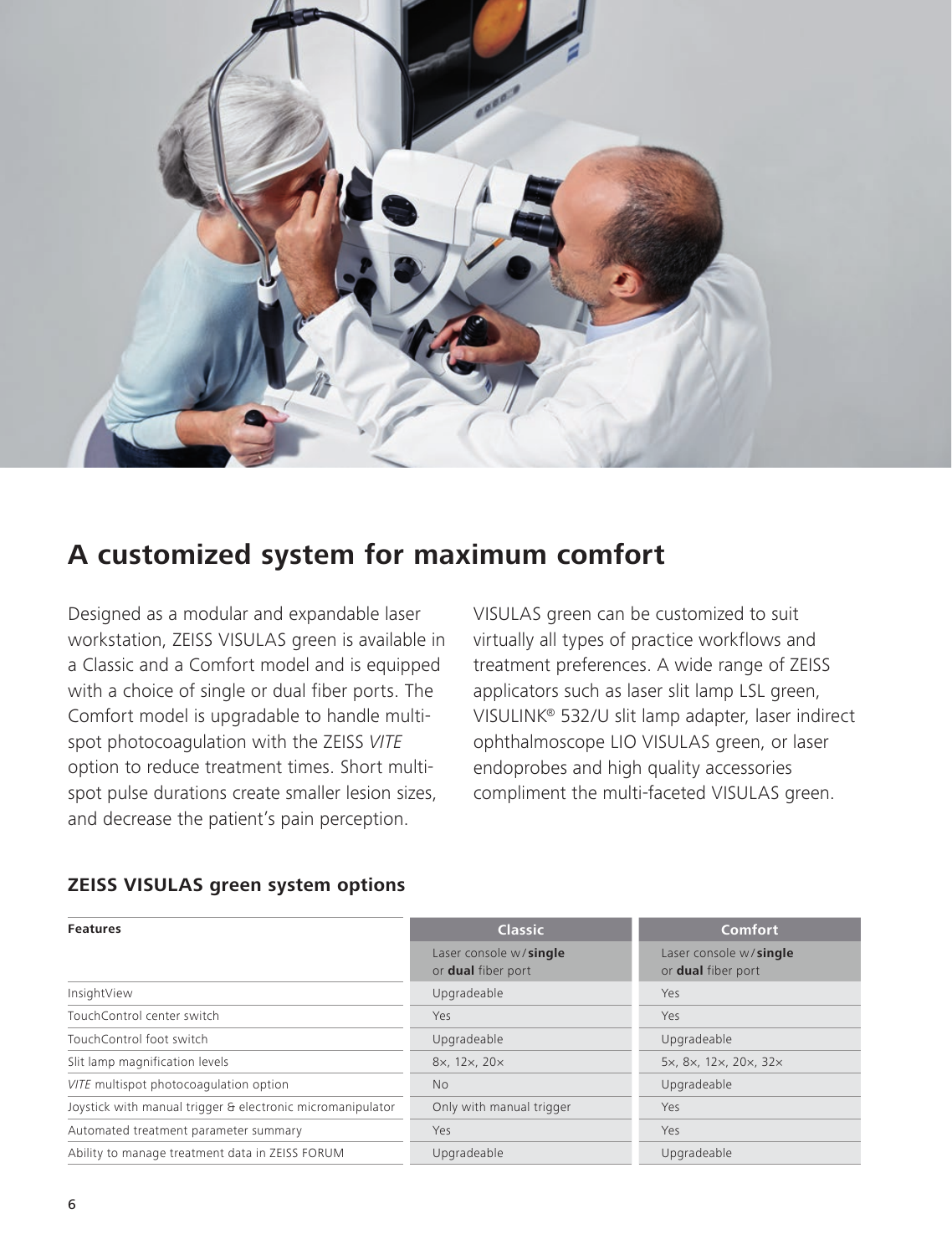# **Technical data**  VISULAS green from ZEISS

#### **ZEISS VISULAS green laser system**

| Laser type                    | Frequency-doubled solid-state laser                                             |
|-------------------------------|---------------------------------------------------------------------------------|
| Wavelength                    | 532 nm                                                                          |
| Aiming beam                   | Diode, 620 to 650 nm, adjustable<br>brightness, max. 1 mW at the cornea         |
| Pulse duration (single pulse) | 10 to 2,500 ms, cw (max. 180s)                                                  |
| Pulse duration (multi-spot)   | 10 to 50 ms                                                                     |
| Pulse duration (selective)    | 150 ns to 5 $\mu$ s                                                             |
| Pulse interval (single pulse) | 10 to 6,000 ms                                                                  |
| Max. power                    | 1.5 W at the cornea                                                             |
| Cooling system                | Thermoelectric                                                                  |
| Rated voltage and frequency   | 100 V to 240 V AC, 50/60 Hz                                                     |
| Laser console dimensions      | H 201 mm x W 230 mm x D 290 mm<br>(H 79 inches x W 91 inches x D 114<br>inches) |
| Laser consol weight           | $\leq$ 7 kg ( $\leq$ 15.4 lbs)                                                  |
| Control panel weight          | ≤3 kg (≤6.6 lbs)                                                                |
|                               |                                                                                 |

#### **ZEISS LSL green laser slit lamp**

| Laser beam<br>delivery       | Interlaced with slit illumination system                                                                                      |
|------------------------------|-------------------------------------------------------------------------------------------------------------------------------|
| Laser treatment<br>spot size | Continuously adjustable, 50-1,000 µm<br>(without contact lens), parfocal, larger spot<br>sizes depending on contact lens used |
| Illumination                 | 12 V, 30 W brightness continuously adjustable                                                                                 |
| Physician safety<br>filter   | True-to-color, fixed (ClearView®)                                                                                             |

|               | Classic      | Comfort                             |
|---------------|--------------|-------------------------------------|
| Magnification | 8x, 12x, 20x | $5x$ , $8x$ , $12x$ , $20x$ , $32x$ |

| Slit adjustment                |                                                                                                                                      |                                    |
|--------------------------------|--------------------------------------------------------------------------------------------------------------------------------------|------------------------------------|
| Slit width                     | In steps                                                                                                                             | Continuous                         |
|                                | 0.2/0.6/1.6/4.4/15.0 mm 0.0 to 14.0 mm                                                                                               |                                    |
| Slit height                    | In steps                                                                                                                             | In steps                           |
|                                | 1/3/5/7/12/14/15 mm 1/3/5/9/14 mm                                                                                                    |                                    |
| Slit image rotation            | In steps                                                                                                                             | In steps                           |
|                                | $0^{\circ}/\pm 45^{\circ}/90^{\circ}$                                                                                                | $0^{\circ}/+45^{\circ}/90^{\circ}$ |
| Micromanipulator Not available | Servo-electric                                                                                                                       |                                    |
| Weight                         | ≤11.5 kg (≤25.3 lbs)                                                                                                                 |                                    |
| Accessories                    | Tonometer AT 030, co-observation tube,<br>SL-cam 5.0, instrument table, laser safety<br>goggles, contact lenses, laser warning light |                                    |